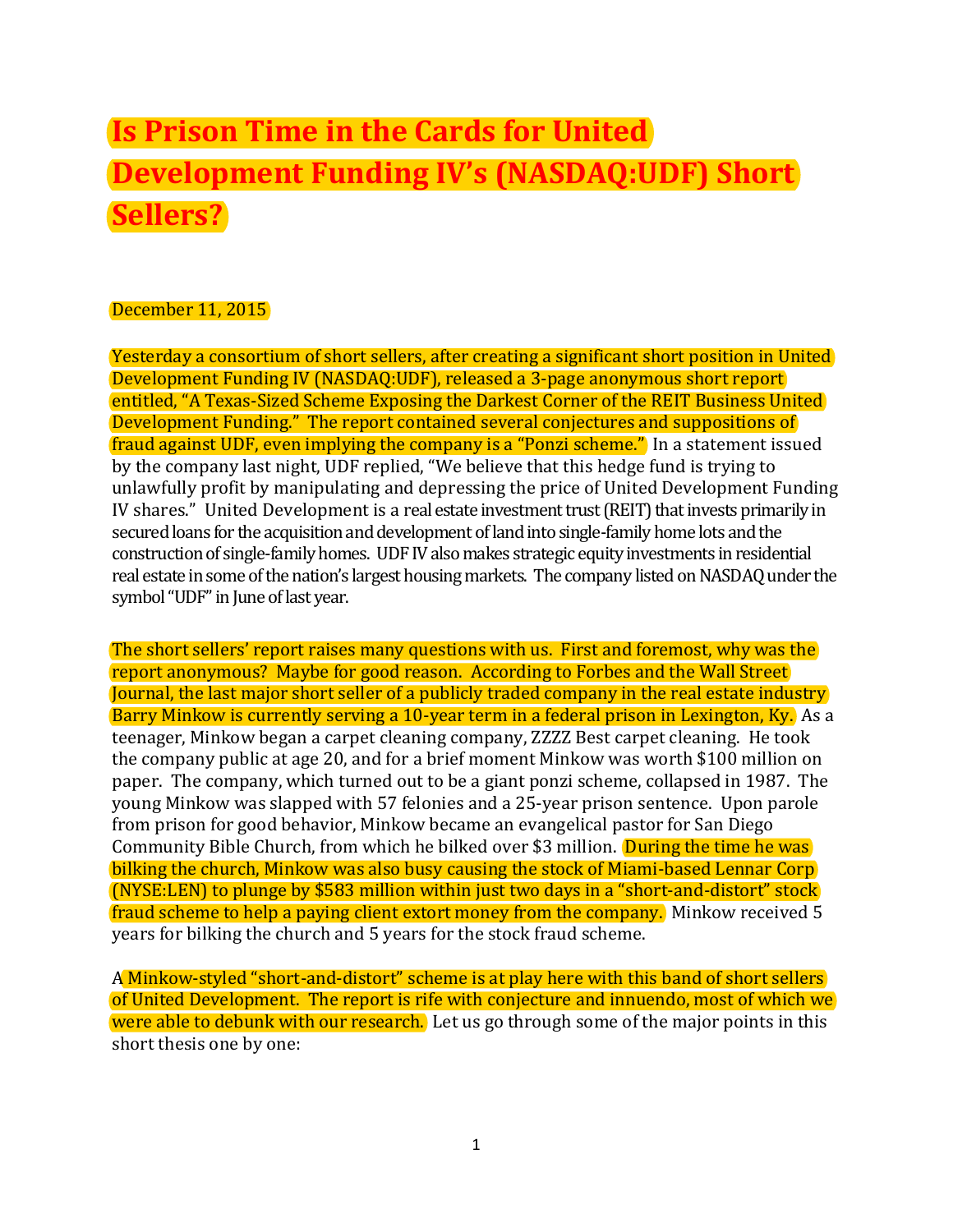Point 1: Page 3 of the short report states, "Their independent registered public accounting firm, Whitley Penn LLP, declined on November 19, 2015, to stand for reappointment as the auditor." This is near the end of the short report, but we chose to highlight it first because **yesterday evening, we personally spoke to Mr. Larry Autrey, CPA, ABV who is the managing partner of Whitley Penn** [\(http://www.whitleypenn.com/about](http://www.whitleypenn.com/about-us/leadership/larry-autrey)[us/leadership/larry-autrey\)](http://www.whitleypenn.com/about-us/leadership/larry-autrey). Mr. Autrey was gracious enough to return our call and he did in fact confirm that while the CPA firm did not stand for reappointment, this was not a reflection of any improprieties whatsoever in UDF's financial statements. A filing with the Securities and Exchange Commission three weeks ago also confirms this. An excerpt from the company's 8-K (shown below) shows that the CPA firm audited UDF's books for 2013 and 2014, and its audit reports for those two years did not contain any adverse opinion or disclaimer of opinion (i.e. the books stated fairly the company's results of operations and financial position for those periods of time).

## Item  $4.01$ **Changes in Registrant's Certifying Accountant.**

On November 19, 2015, Whitley Penn LLP ("Whitley Penn") informed United Development Funding IV (the "Company") that it has declined to stand for reappointment as the Company's independent registered public accounting firm. Whitley Penn's declination was accepted by the Company's audit committee.

Whitley Penn's audit reports on the Company's consolidated financial statements for the fiscal years ended December 31, 2013 and 2014 did not contain an adverse opinion or disclaimer of opinion, nor were they qualified or modified as to uncertainty, audit scope or accounting principles.

During the Company's two most recent fiscal years and the subsequent interim period from January 1, 2015 through September 30, 2015, (i) there were no disagreements between the Company and Whitley Penn on any matters of accounting principles or practices, financial statement disclosure or auditing scope or procedure, which disagreements, if not resolved to the satisfaction of Whitley Penn, would have caused Whitley Penn to make reference to the subject matter of the disagreement in its report on the Company's consolidated financial statements, and (ii) there were no "reportable events" as that term is defined in Item  $304(a)(1)(v)$  of Regulation S-K.

The Company has provided Whitley Penn with a copy of the foregoing statements and has requested and received from Whitley Penn a copy of the letter addressed to the Securities and Exchange Commission stating that Whitley Penn agrees with the above statements. A copy of the letter from Whitley Penn is attached as Exhibit 16.1 to this Form 8-K.

The Company is presently in discussions to replace Whitley Penn as the Company's independent registered public accounting firm for the fiscal year ending December 31, 2015. The Company will file a Current Report on Form 8-K when the retention of a replacement independent registered public accounting firm has been completed.

The excerpt clearly states: "During the Company's two most recent fiscal years and the subsequent interim period from January 1, 2015 through September 30, 2015, (i) there were no disagreements between the Company and Whitley Penn on any matters of accounting principles or practices, financial statement disclosure or auditing scope or procedure…" This begs the question: Who does the reader believe, the managing partner of the CPA firm or the anonymous short sellers?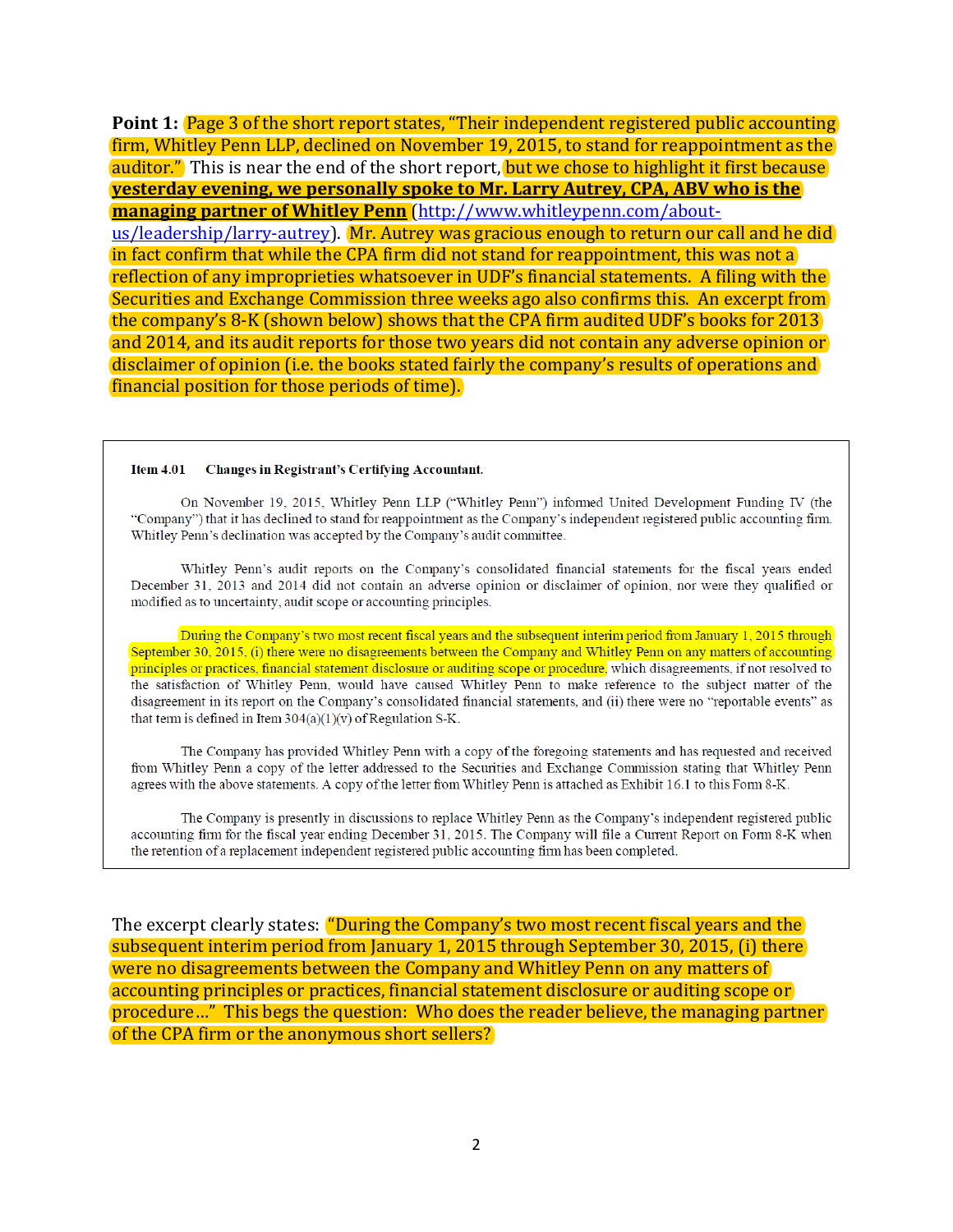**Point 2:** Similar to the way the CPA firm's name is suggestively mentioned above, the short report uses the word "**appears**" multiple times to conjure up theories of improper behavior. Specifically, the report states on page 2 that, "UDF I, the first iteration, **appears** to have begun as a private entity owned by limited partners…" APPEARS to have begun. Really now. Do we use this terminology to make sound investment decisions or do we invest based upon facts? That nefarious word "**appears**" appears again two sentences later: "As UDF I began to falter during the financial crisis, it **appears** that capital from a public non-traded entity, United Mortgage Trust (UMT), was used to help bail out UDF I." The next paragraph goes on to say, "Through this mechanism, UDF III retail capital **appears** to have been used to repay UMT retail capital which was used to bail out UDF I. And the Ponzi-like real estate scheme was set in motion." At this point we're left wondering if this report will state any provable facts.

**Point 3:** The short report goes on to say, "Visits to actual development sites, which serve as collateral to UDF development loans, show that, in numerous instances, there is no development and the collateral is still non‐income producing, raw land." Again we ask, where are these development sites, and where is the proof that these supposed sites are being used as collateral for loans? And in any case, anyone with even a modicum of real estate development knowledge knows that such projects take years and years from conception to completion.

**Point 4:** The short report also alleges that a fraud lawsuit naming UDF as co-defendant was filed in Travis County, TX. We were not able to confirm or deny this allegation because we were not able to find any proof one way or the other. Even if this allegation is true, companies get sued all the time for one reason or the other.

Here are some of the facts we have uncovered in the course of our research that debunks most if not all of the short sellers' allegations:

**Fact 1:** Fact 1 was previously covered on page 1 of this report. The CPA firm stands by the company's financial statements that it audited for the most recent two fiscal years. Furthermore, the firm has not detected any adverse reportable conditions for the current fiscal year.

**Fact 2:** According to SEC filings, on September 5th, 2013, the SEC sent UDF a letter asking the company to restate its financial statements to expense its placement fees rather than deferring them in its 2011 financial statements (see excerpt below).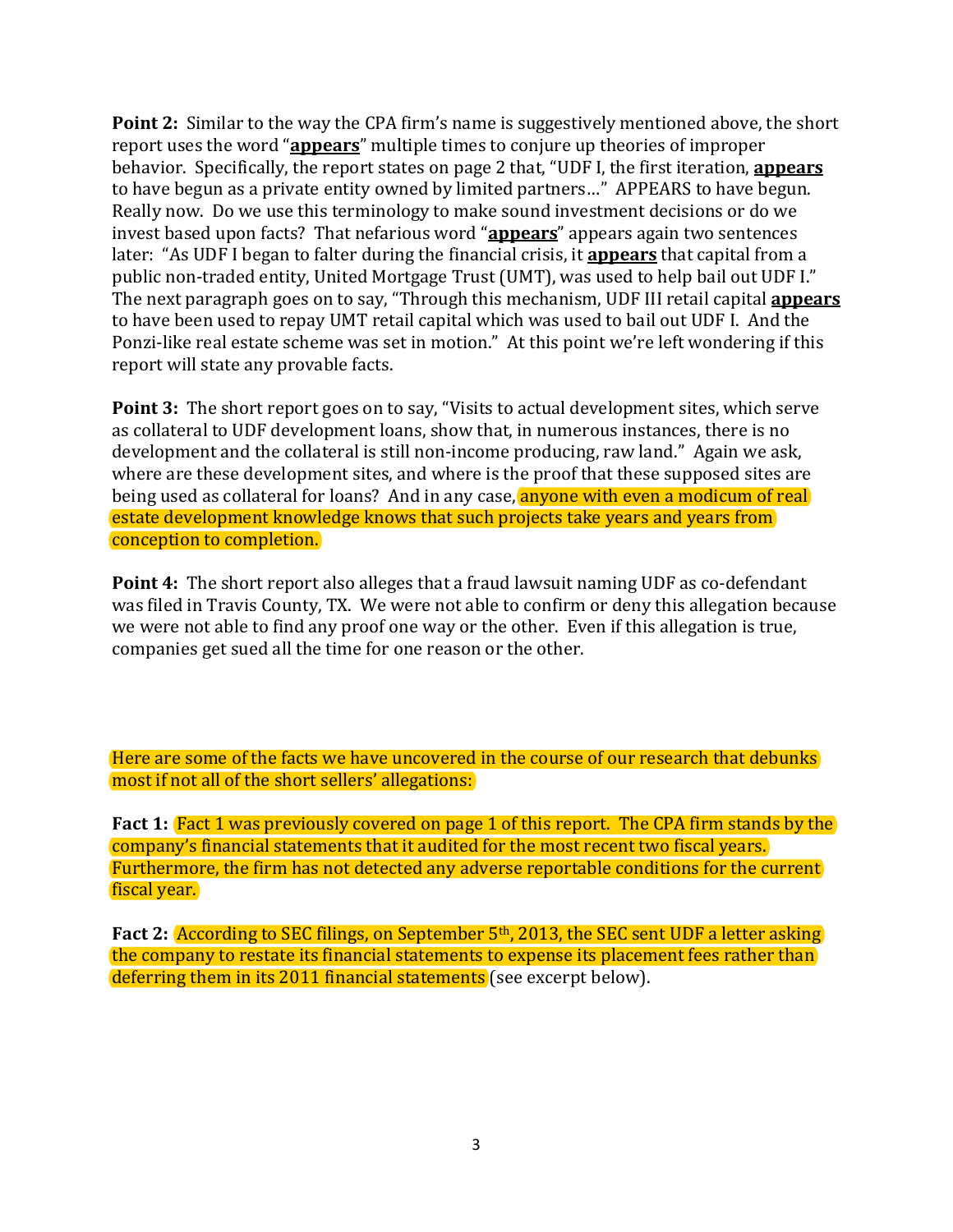Form 10-K for the Fiscal Year Ended December 31, 2011 filed March 30, 2012

Acquisition and Origination Fees, F-10

1. We note your response to comment one in our letter dated July 17, 2013. We do not agree with your conclusion that the placement fees paid to your asset manager should be deferred since you are unable to determine the amount of placement fees that meets the criteria for direct loan origination costs that also would not have been incurred but for the loans originated for your fund. Please restate your financial statements to expense the placement fees as incurred. For reference see ASC 310- $20 - 25 - 25$ .

The company retained the legal services of K&L Gates LLP and the Consulting Services of Navigant Consultant to assist in determining the correct accounting treatment for loan origination costs under U.S. generally accepted accounting principles ("GAAP"), which is contained in the Financial Accounting Standards Board's ("FASB") Accounting Standards Code. As a result of this review, the company determined that its financial statements for 2009, 2010, 2012, and a portion of 2013 contained accounting errors. The CPA firm concurred with this assessment and amended financial statements were filed. During this period, the company released the following statement, which was taken from the SEC website:

"From the year ended December 31, 2009 through the quarter ended September 30, 2013, we capitalized Acquisition and Origination Fees incurred and amortized them into expense on a straight-line basis over our expected economic life. U.S. generally accepted accounting principles ("GAAP") guidance in FASB ASC 310-20 requires direct loan origination costs, including the portion of total compensation paid to employees engaged in direct loan origination activities, to be capitalized and amortized into expense over the life of the related loan, provided that records are available in sufficient detail to reliably determine the amount of qualifying direct loan origination costs incurred. In our case, employees of UMTH LD were performing loan origination activities in consideration for our payment of Acquisition and Origination Fees. However, UMTH LD did not maintain (and we did not require them to maintain) contemporaneous, sufficiently detailed time records on a loan by loan basis for all years that would provide evidence of the amount of time allocable to direct loan origination activities and thus the amount of Acquisition and Origination Fees allowable for deferral under ASC 310-20. Therefore, we have concluded that we were unable to reasonably determine the amount of Acquisition and Origination Fees allowable for deferral under ASC 310-20. As a result, we have restated our previously issued financial results to expense the Acquisition and Origination Fees as incurred, rather than capitalizing and amortizing them into expense over the life of the loan. This Amended Form 10-Q includes restated information as of December 31, 2012 and for the three and nine month periods ended September 30, 2013 and September 30, 2012."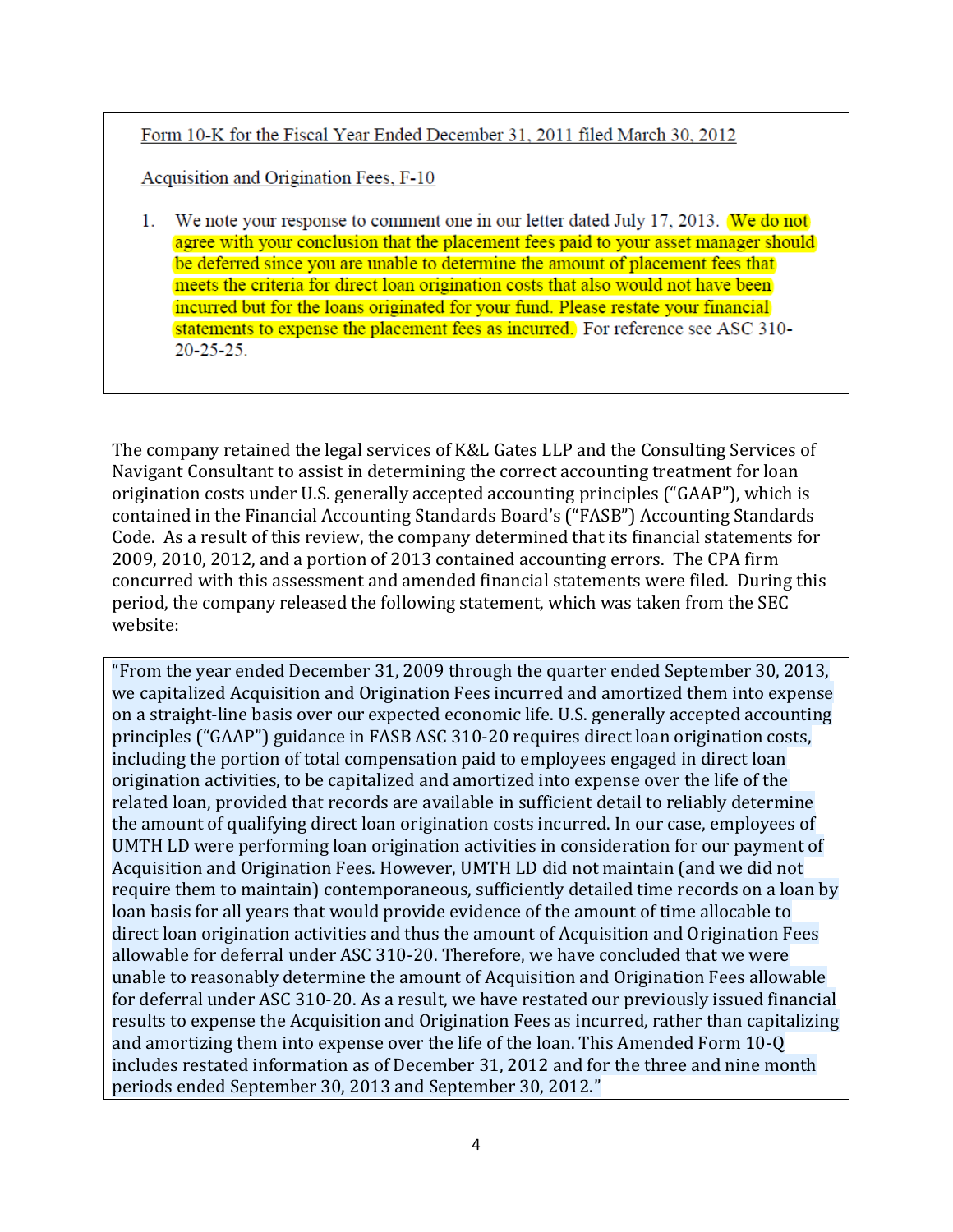**Fact 3:** According to an SEC filing last year, "On February 3, 2014, the Board of Directors of United Development Funding IV (the "Registrant") appointed Stacey H. Dwyer as the Chief Operating Officer of the Registrant, effective February 17, 2014. Ms. Dwyer, age 47, is joining the Registrant from D.R. Horton, Inc., a homebuilding company, where she served as the executive vice president since 2000 and as treasurer since 2003. Ms. Dwyer was primarily responsible for financial community relations, including banks, investors, rating agencies and analysts. Prior to joining D.R. Horton in 1991, Ms. Dwyer was an auditor with Ernst and Young, LLP. Ms. Dwyer is a **certified public accountant** and received a B.S. in accounting from Southeastern Oklahoma State University and an M.S. in accounting from the University of Texas at Arlington." The company's COO is certainly no light weight.

**Fact 4:** According to page 83 of the firm's 10-Q filing last month with the SEC reporting its financial statements for the 3rd Quarter of 2015, Ms. Dwyer chose to receive her \$350,000 annual bonus in a combination of cash and stock in the company. See excerpt below:

12/11/2015

www.sec.gov/Archives/edgar/data/1440292/000114420415063906/v423157\_10q.htm

Pursuant to her employment agreement, Ms. Dwyer receives an annual minimum guaranteed bonus of \$350,000. The bonus for a preceding calendar year will be paid to Ms. Dwyer on or before June 30 of the year following the year that the bonus was earned. At Ms. Dwyer's discretion, she can choose to receive the bonus in cash or in common shares of beneficial interest of the Trust, or any combination thereof. Ms. Dwyer's 2014 bonus (prorated based on an effective employment date of February 17, 2014) was accrued and included in general and administrative expense during the year ended December 31, 2014. On June 30, 2015, as payment for her 2014 bonus, Ms. Dwyer elected to receive 10,000 common shares of beneficial interest with the remainder of her 2014 bonus payable in cash. The closing per share price of UDF IV shares on June 30, 2015 was \$17.48.

While we do not personally know Ms. Dwyer, based upon her impressive resume above, we believe her to be an intelligent person. Why would she take half of her annual bonus in cash and the other half in the company's stock if she believed the company to be an illicit Ponzi scheme whose shares could tumble at any time? Normal human behavior dictates that a rational person would have taken their entire bonus in cash if that were the case. Moreover, given that Ms. Dwyer is an insider of the company dealing personally with the SEC's inquiry, if she believed the company was in imminent danger of dire SEC sanctions, that would be further reason to take all her compensation in cash.